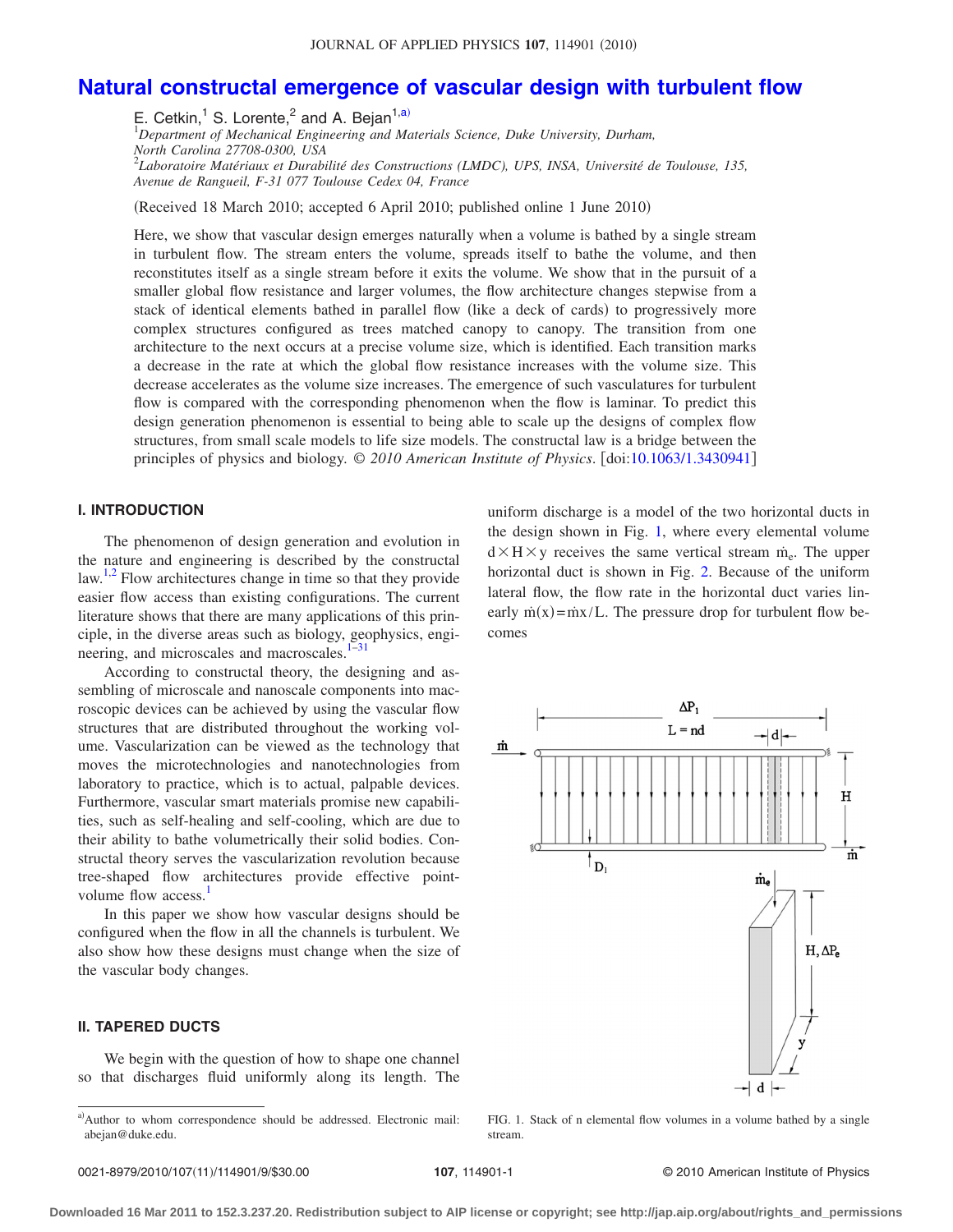<span id="page-1-0"></span>

FIG. 2. Supply duct with longitudinally distributed discharge: tube with constant diameter (top) and tapered tube (bottom).

<span id="page-1-1"></span>
$$
\Delta P = C_t \frac{\dot{m}^2}{L^2} \int_0^L \frac{x^2}{D^5} dx,
$$
\n(1)

where  $C_t = 32f/\pi^2 \rho$ , and f is the constant friction factor for turbulent flow in the fully developed and fully rough regime.<sup>1</sup> The volume constraint is

<span id="page-1-2"></span>
$$
V = \int_0^L \frac{\pi}{4} D^2 dx,
$$
\n(2)

where, m, L, x, and D are the mass flow rate that enters the duct, the length, the distance from the closed end of the duct, and the diameter, respectively, Fig. [2.](#page-1-0) The pressure drop along the duct with constant diameter is

<span id="page-1-4"></span>
$$
\Delta P_0 = C_t \frac{\dot{m}^2 L}{3D_0^5},\tag{3}
$$

Next, consider the general case where the duct shape  $D(x)$  is free to vary. By using variational calculus we minimized the  $\Delta P$  integral Eq. ([1](#page-1-1)) subject to the constraint Eq. ([2](#page-1-2)), and found the optimally tapered channel and the minimum pressure drop,

$$
D_{opt} = \left(\frac{44V}{7\pi L^{11/7}}\right)^{1/2} x^{2/7},\tag{4}
$$

<span id="page-1-3"></span>
$$
\Delta P_{\min} = C_t \frac{7^{7/2} \dot{m}^2 \pi^{5/2} L^{7/2}}{11^{7/2} (4V)^{7/2}}.
$$
\n(5)

Dividing Eq.  $(5)$  $(5)$  $(5)$  by Eq.  $(3)$  $(3)$  $(3)$  we see that the tapering of the duct yields a 38% reduction in overall flow resistance.

$$
\frac{\Delta P_{\min}}{\Delta P_0} = 3 \left( \frac{7}{11} \right)^{7/2} = 0.62.
$$
 (6)

This is an attractive feature but it does not always yield a uniform  $\dot{m}_e$  in a design with two tapered tubes sharing the same lateral discharge (Fig. [1](#page-0-0)). The reason is that when D varies as  $x^{2/7}$  the pressure gradient along the duct (dP/dx) varies as  $x^{4/7}$ , i.e., it is not constant. The pressure gradient is steeper near the entrance to the upper horizontal duct, and

shallower near the closed end. Along the lower duct, the pressure gradient is shallower near the left end and steeper near the right end. An assembly of two optimally tapered tubes would impose a greater pressure difference on the elemental (m<sup>\*</sup><sub>e</sub>) channels situated near the left and right ends of the assembly. The  $\dot{m}_e$  channels near the mid plane  $(x=L/2)$ would be subjected to a smaller pressure difference in the vertical direction, and this means that the elemental flow rate  $\dot{m}_e$  will be distributed nonuniformly from  $x=0$  to  $x=L$ . This would contradict the constant-m<sub>e</sub> assumption with which the present analysis started.

The constant-m<sub>e</sub> design can be implemented by designing the upper and lower ducts such that dP/dx is the same constant for each. According to Eq.  $(1)$  $(1)$  $(1)$ , this means that  $x^2/D^5$  must be independent of x, and this yields a duct tapered as  $D \sim x^{2/5}$ . Repeating the preceding analysis we find the geometry and the performance of the constant-dP/dx design,

$$
D_c = \left(\frac{36V}{5\pi L^{9/5}}\right)^{1/2} x^{2/5},\tag{7}
$$

<span id="page-1-5"></span>
$$
\Delta P_c = C_t \frac{m^2 (5\pi)^{5/2} L^{7/2}}{(36V)^{5/2}}.
$$
 (8)

Dividing Eq.  $(8)$  $(8)$  $(8)$  by Eq.  $(3)$  $(3)$  $(3)$  we learn that the constant-dP/dx design performs almost as well as the optimally shaped duct,

$$
\frac{\Delta P_{\min}}{\Delta P_0} = 3 \left( \frac{5}{9} \right)^{5/2} = 0.69. \tag{9}
$$

In summary, the tapering of the ducts has a relatively small effect on the flow resistance of the upper and lower channels in Fig. [1.](#page-0-0) The  $\Delta P$  of each channel is represented well by the  $\Delta P_0$  scale reported in Eq. ([3](#page-1-4)). For the sake of simplicity, we proceed based on the assumption that the horizontal channels have constant diameter, the pressure difference is estimated in Eq.  $(3)$  $(3)$  $(3)$ , and the lateral distribution of flow discharge (dm<sup>/</sup>dx) is nearly uniform. This last assumption is valid when the elemental flow resistance encountered by  $\dot{m}_e$  inside the  $d \times H \times y$  volume is high enough so that the pressure difference along the m<sub><sup>*e*</sub></sup> channel is comparable with</sub> or greater than the pressure difference along the horizontal channel.

## **III. FIRST CONSTRUCT**

Consider now the stack of elemental volumes, Fig. [1.](#page-0-0) The stream m<sup>i</sup> flows as two trees matched canopy to canopy. The first tree flow distributes the m*˙* stream over the entire available volume. The second tree reconstitutes the m*˙* stream and leads it out of the volume.

Many parallel channels are supplied by two horizontal channels (diameter  $D_1$ ), one along the top and the other along the bottom. The stack of n elements of size  $d \times H \times y$ fills a volume of length  $L=nd$ , height H, and thickness y, which is perpendicular to the plane of Fig. [1.](#page-0-0) The flow rate m<sup>i</sup> through the stack is steady and known. The pressure drop along the supply duct of Fig. [1](#page-0-0) is the  $\Delta P_0$  expression of Eq. ([3](#page-1-4)). The total pressure drop along the supply and discharge ducts is  $\Delta P_1 = 2\Delta P_0$ ,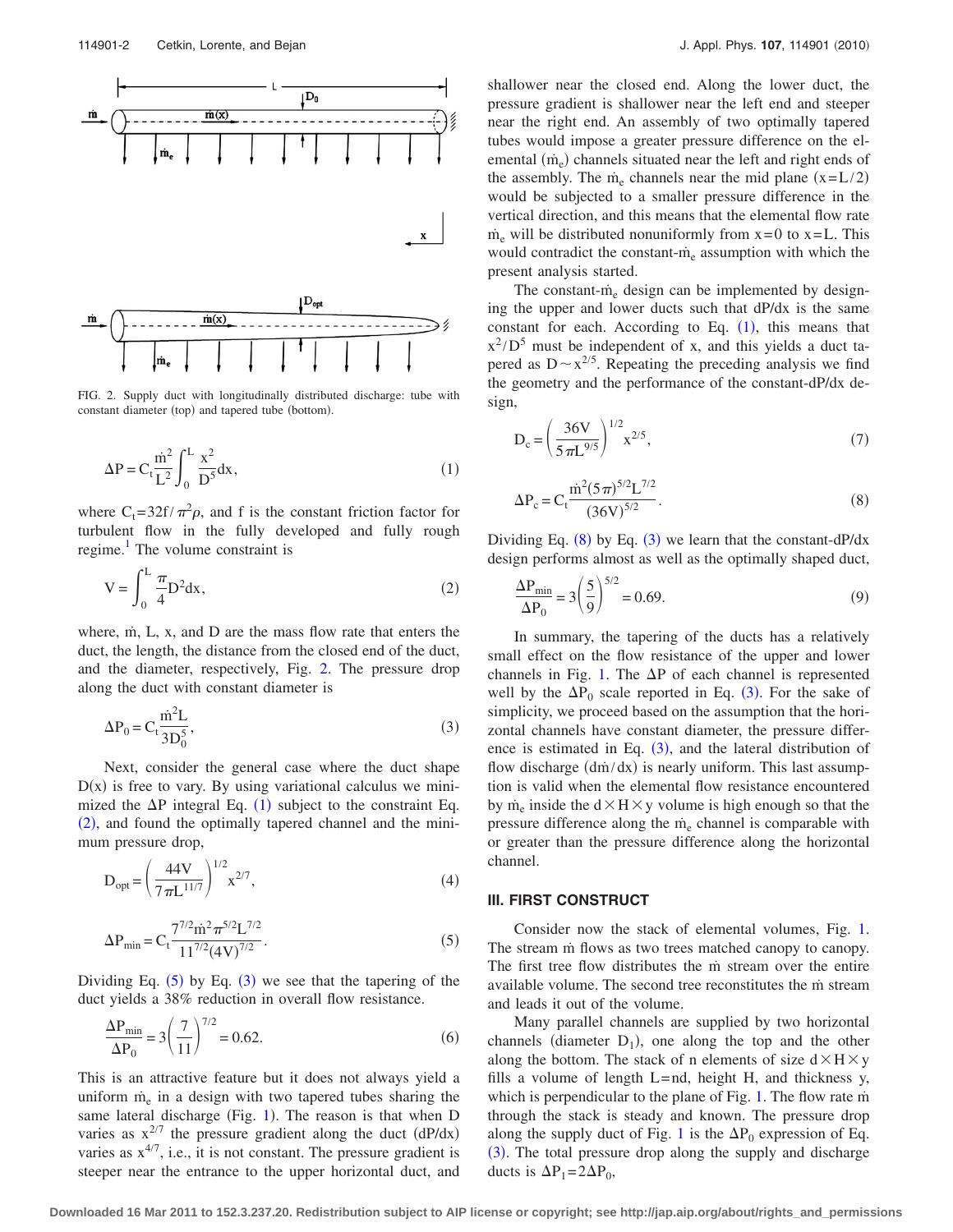<span id="page-2-2"></span>

FIG. 3. Stack of p assemblies, each containing of n/p elemental volumes.

<span id="page-2-0"></span>
$$
\Delta P_1 = \frac{2}{3} C_t m^2 \frac{L}{D_1^5}.
$$
\n(10)

<span id="page-2-1"></span>The total volume of the two ducts is

$$
V = 2\frac{\pi}{4}D_1^2L.
$$
 (11)

<span id="page-2-6"></span>Combining Eqs.  $(10)$  $(10)$  $(10)$  and  $(11)$  $(11)$  $(11)$  to eliminate  $D_1$ , we obtain

$$
\Delta P_1 = \frac{2}{3} C_t m^2 L \left(\frac{\pi L}{2V}\right)^{5/2}.
$$
 (12)

## **IV. SECOND CONSTRUCT**

Consider next the question of whether it is beneficial to configure the stack in a way that is markedly different than in Fig. [1.](#page-0-0) A two-dimensional alternative is shown in Fig. [3,](#page-2-2) which is the result of cutting the stack of Fig. [1](#page-0-0) into p equal pieces, and stacking these pieces in the vertical direction. This new design has a two-dimensional pattern with the vertical dimension pH and the horizontal dimension L/p. The flow is distributed by p horizontal channels of length L/p and diameter  $D_1$  and a vertical channel of height  $(p-1)H$  and diameter  $D_2$ . The flow from one corner of this assembly to the diagonally opposed corner is steady.

To compare Figs. [1](#page-0-0) and [3](#page-2-2) analytically and on the same basis, we assume that the configuration and flow needs of a single  $d \times H \times y$  element are fixed. This means that H, d,  $\dot{m}_e = \dot{m}/n$ , and the diameter of the thin channel that runs along the centerline of the element are fixed. Therefore, the pressure drop  $\Delta P_e$  from one end of the  $d \times H \times y$  element to the other end is fixed.

Assume that p and n are sufficiently greater than 1 so that the pressure drop for a channel with turbulent flow is as in Eq.  $(3)$  $(3)$  $(3)$ ,

$$
\Delta P_{i} = \frac{1}{3} C_{t} m_{i}^{2} \frac{L_{i}}{D_{i}^{5}}.
$$
\n(13)

The pressure drop along the distributing and collecting ducts in Fig. [3](#page-2-2) has two parts such as: the pressure drop along two ducts of diameter  $D_2$  and length  $(p-1)H$  and two ducts of diameter  $D_1$  and length  $L/p$ ,

<span id="page-2-3"></span>
$$
\Delta P_2 = \frac{2}{3} C_t m^2 \frac{(p-1)H}{D_2^5} + \frac{2}{3} C_t \frac{m^2}{p^2} \frac{L/p}{D_1^5}.
$$
 (14)

The flow rate through the  $D_1$  duct is m<sup>'</sup> $p$ , and it appears as  $\dot{m}^2$ / $p^2$  in Eq. ([14](#page-2-3)) because in turbulent flow the pressure drop is proportional to  $\dot{m}^2$ . The total tube volume of the Fig. [3](#page-2-2) is occupied by the distributing and collecting ducts,

<span id="page-2-4"></span>
$$
V = 2\frac{\pi}{4}D_2^2(p-1)H + 2p\frac{\pi}{4}D_1^2\frac{L}{p}.
$$
 (15)

The total space occupied by the first and second con-structs (Figs. [1](#page-0-0) and [3](#page-2-2)) is the same,  $(pH) \times (L/p) = LH$ . The ratio  $D_2/D_1$  is the only degree of freedom in the minimization of the pressure drop. By minimizing  $\Delta P_2$  with respect to the  $D_2/D_1$  subject to constraint ([15](#page-2-4)), we find

$$
\frac{D_2}{D_1} = p^{3/7}.
$$
 (16)

<span id="page-2-5"></span>The minimized pressure drop for the second construct is

$$
\Delta P_2 = \frac{2}{3} C_t \frac{\dot{m}^2 L^{7/2}}{p^3 V^{5/2}} \left(\frac{\pi}{2}\right)^{5/2} \left[\frac{H}{L}(p-1)p^{6/7} + 1\right]^{7/2}.
$$
 (17)

Dividing Eq.  $(17)$  $(17)$  $(17)$  by Eq.  $(12)$  $(12)$  $(12)$ , we discover which construct offers less resistance, Fig. [1](#page-0-0) or Fig. [3,](#page-2-2)

$$
\frac{\Delta P_2}{\Delta P_1} = \frac{1}{p^3} \left[ \frac{H}{L} (p - 1) p^{6/7} + 1 \right]^{7/2}.
$$
 (18)

This ratio is less than 1 when the number of elements n is large enough so that

<span id="page-2-7"></span>
$$
\frac{1}{p} > \frac{H}{nd} \frac{1 - p^{-1}}{1 - p^{-6/7}}
$$
\n(19)

When  $p \geq 1$ , this criterion is nearly the same as  $nd/H \geq p$ . When the inequality Eq.  $(19)$  $(19)$  $(19)$  holds, the second construct  $(Fig. 3)$  $(Fig. 3)$  $(Fig. 3)$  offers a smaller flow resistance than the first con-struct (Fig. [1](#page-0-0)). This is shown in Fig. [4.](#page-3-0) The reductions in flow resistance offered by the second construct (Fig.  $3$ ) are dramatic when the overall volume is large enough such that  $nd/H$   $> p$ . Furthermore, the pressure difference ratio between the second and the first construct becomes a constant after a limit such as  $nd/pH = 10$  when  $p=3$ , Fig. [4.](#page-3-0)

## **V. THIRD CONSTRUCT**

An alternative to the two-dimensional second construct of Fig. [3](#page-2-2) is the three-dimensional construct shown in Fig. [5.](#page-3-1) Here, the first-construct segments of length L/p are stacked in the direction perpendicular to the plane of Figs. [1](#page-0-0) and [3.](#page-2-2) The thickness of the new structure is py because the thickness of the elemental volume is y, and the total volume consists of p pieces of size  $H \times (L/p)$ . The space occupied by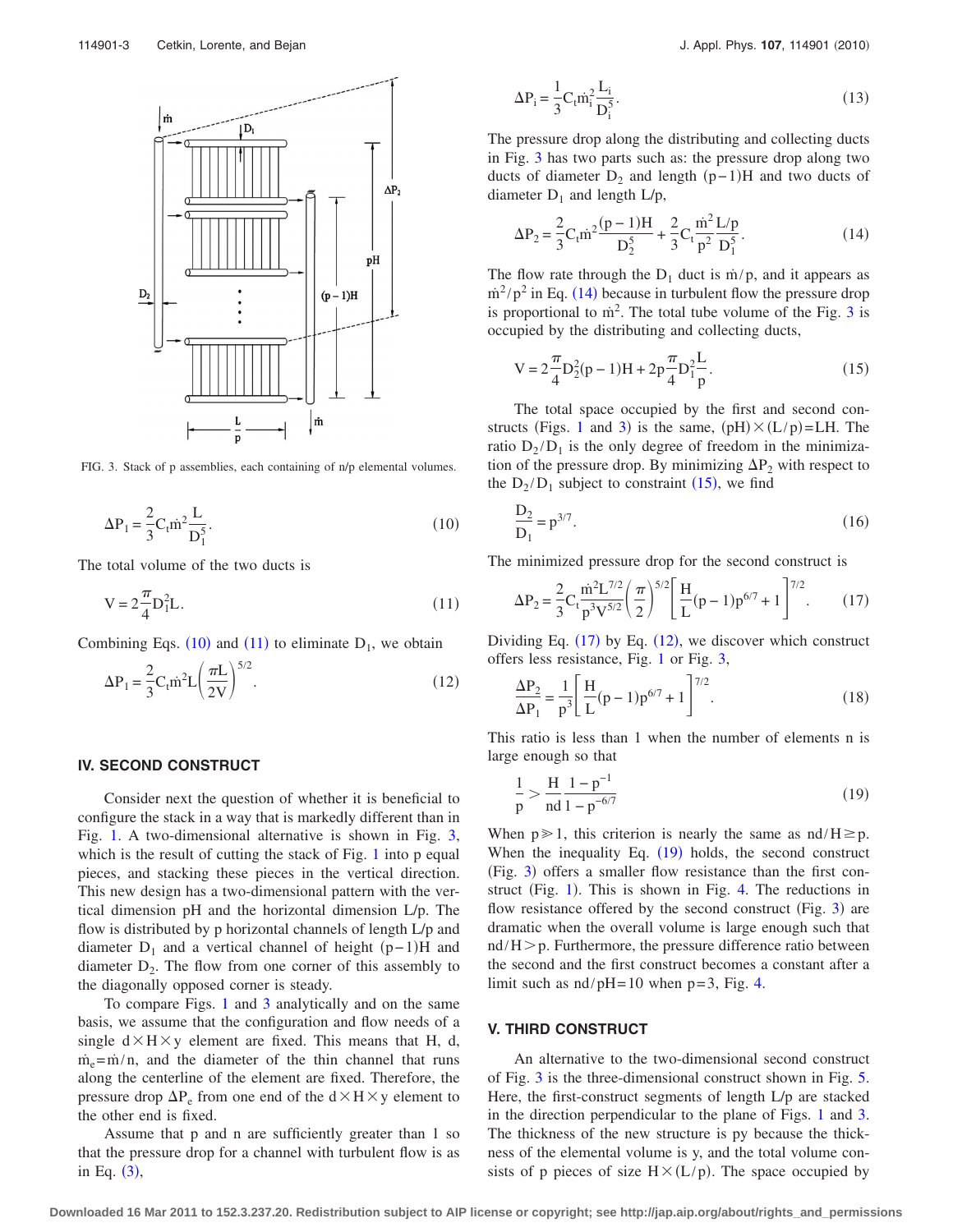<span id="page-3-0"></span>

FIG. 4. The overall pressure drop of the second construct (Fig. [3](#page-2-2)) divided by the pressure drop of the first construct (Fig. [1](#page-0-0)). The value on the abscissa is proportional to the total volume of the assembly of elements.

the construct of Fig.  $5$  is the same as in Figs. [1](#page-0-0) and [3,](#page-2-2) namely  $H \times py \times L/p = LHy$ . The length of one of the distributing or collecting ducts of diameter  $D_3$  in Fig. [5](#page-3-1) is  $(p-1)y$ . The overall pressure drop and volume constraint for the threedimensional construct are

$$
\Delta P_3 = \frac{2}{3} C_t m^2 \frac{(p-1)y}{D_3^5} + \frac{2}{3} C_t \frac{m^2}{p^2} \frac{L/p}{D_1^5},
$$
\n(20)

<span id="page-3-2"></span>
$$
V = 2\frac{\pi}{4}D_3^2(p-1)y + 2p\frac{\pi}{4}D_1^2\frac{L}{p}.
$$
 (21)

The minimization of  $\Delta P_3$  with respect to  $D_3/D_1$  subject to the constraint  $(21)$  $(21)$  $(21)$  yields

$$
\frac{D_3}{D_1} = p^{3/7},\tag{22}
$$

<span id="page-3-1"></span>

FIG. 5. Third construct: the p segments are stacked in the direction perpendicular to the plane of Fig. [3.](#page-2-2)

<span id="page-3-6"></span>

FIG. 6. The flow performance of the three-dimensional second construct of Fig. [5.](#page-3-1) Note the envelope of the constant-p curves.

<span id="page-3-3"></span>
$$
\Delta P_3 = \frac{2}{3} C_t \frac{\dot{m}^2 L^{7/2}}{p^3 V^{5/2}} \left(\frac{\pi}{2}\right)^{5/2} \left[\frac{y}{nd}(p-1)p^{6/7} + 1\right]^{7/2}.
$$
 (23)

Dividing Eqs.  $(23)$  $(23)$  $(23)$  and  $(17)$  $(17)$  $(17)$ , we find the ratio of the global flow resistances of the constructs, the three-dimensional divided by the two-dimensional,

$$
\frac{\Delta P_3}{\Delta P_2} = \left[ \frac{\frac{y}{nd}(p-1)p^{6/7} + 1}{\frac{H}{nd}(p-1)p^{6/7} + 1} \right]^{7/2}.
$$
 (24)

This ratio becomes less than 1 when  $y \leq H$ . We can nondimensionalize the pressure drops by forming the flow resistance group

<span id="page-3-7"></span>
$$
\Delta \widetilde{P} = \frac{\Delta \text{PV}^{5/2}}{(2/3)C_{\text{t}} \dot{m}^2 (\pi/2)^{5/2} y^{7/2}}.
$$
 (25)

The nondimensional pressure drops of the designs of Figs. [1](#page-0-0) and [5](#page-3-1) become

<span id="page-3-4"></span>
$$
\Delta \widetilde{P}_1 = \left(\frac{nd}{y}\right)^{7/2},\tag{26}
$$

<span id="page-3-5"></span>
$$
\Delta \tilde{P}_3 = \frac{1}{p^3} \left( \frac{nd}{y} \right)^{7/2} \left[ \frac{y}{nd} (p-1) p^{6/7} + 1 \right]^{7/2}.
$$
 (27)

Equation  $(26)$  $(26)$  $(26)$  is the p=1 case of Eq.  $(27)$  $(27)$  $(27)$ . This is shown in Fig. [6,](#page-3-6) where  $\Delta \tilde{P}_3$  was plotted for various n and p values. Each constant-p curves starts from a point where  $\Delta \tilde{P}_3$  is lower than on the neighboring constant-(p−1) curve. The curves reveal an envelope of  $\Delta \tilde{P}_3$  versus nd/y that falls significantly below the flow resistance of the first construct,  $\Delta \tilde{P}_1$ . If the total size of the volume is known (n), then the envelope of the  $\Delta P_3$  curves can be used to determine the optimal number of segments (p) that must be used in the construction shown in Fig. [5.](#page-3-1)

The envelope of the  $\Delta \overline{P}_3$  curves in Fig. [6](#page-3-6) can be determined analytically by writing  $\Delta \tilde{P}_3(p) = \Delta \tilde{P}_3(p+1)$ . This con-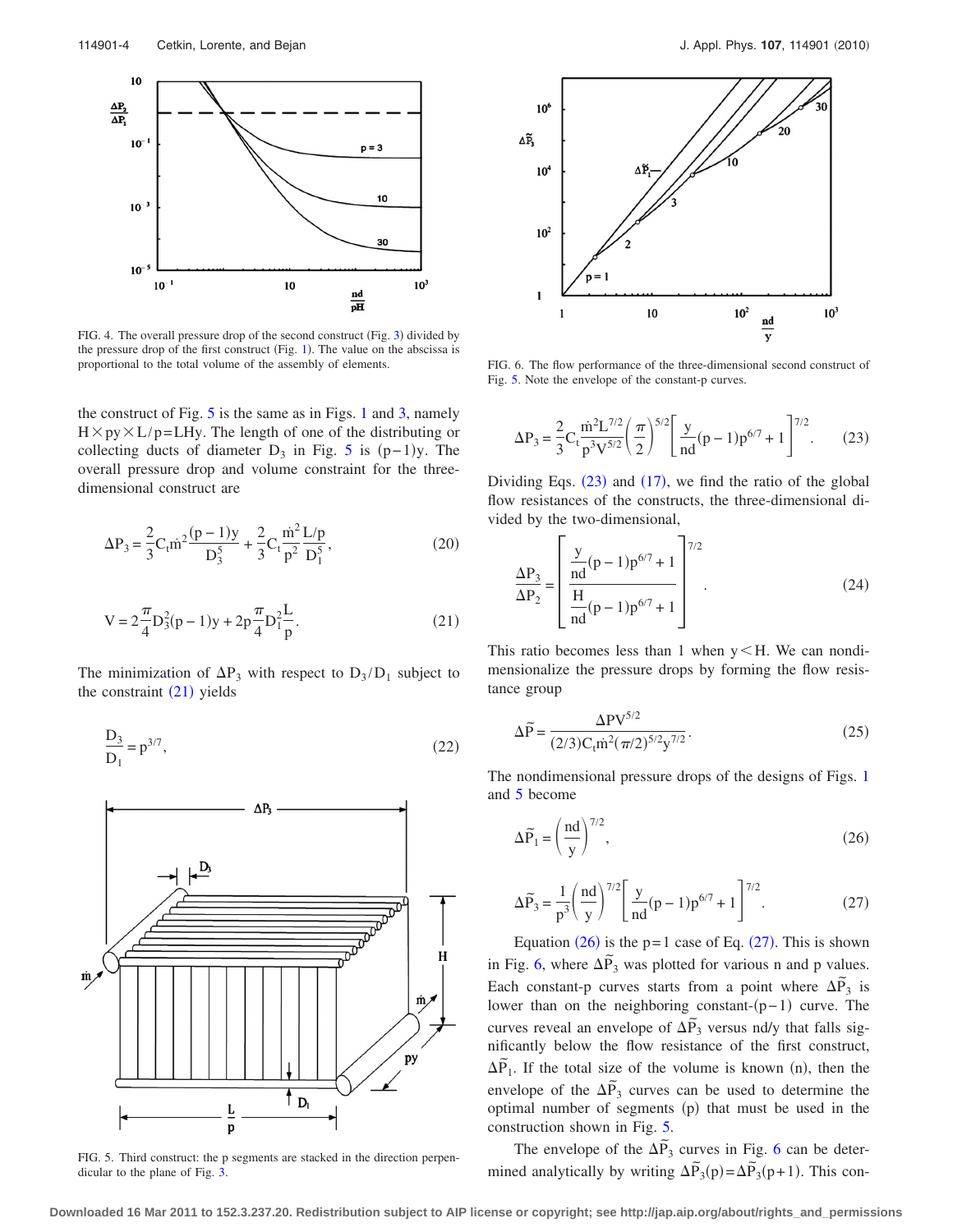<span id="page-4-3"></span>

FIG. 7. Comparison between the global flow resistances offered by the constructs of Figs. [1,](#page-0-0) [3,](#page-2-2) and [5.](#page-3-1)

dition represents the point where we change our construct from  $p$  to  $p+1$  design. The transition and global performance are described by

<span id="page-4-0"></span>
$$
\frac{nd}{y} = \frac{1}{p^{-6/7} - (p+1)^{-6/7}},
$$
\n(28)

<span id="page-4-1"></span>
$$
\Delta \widetilde{P}_3(p, p+1) = \left[ p + \frac{p^{6/7}}{(p+1)^{6/7} - p^{6/7}} \right]^{7/2}.
$$
 (29)

In the large-volume limit  $nd \geq 1$ , the p value is sufficiently greater than 1 so that Eqs.  $(28)$  $(28)$  $(28)$  and  $(29)$  $(29)$  $(29)$  approach

$$
\frac{nd}{y} \approx \frac{7}{6} p^{13/7},\tag{30}
$$

<span id="page-4-6"></span>
$$
\Delta \widetilde{P}_3 \cong 11.12 \left( n \frac{d}{y} \right)^{49/26}.
$$
\n(31)

The advantage of configuring the stack as Fig. [5](#page-3-1) relative to Fig. [1](#page-0-0) is shown in Fig. [6,](#page-3-6) and it is significant. The pressure drop along the envelope of the constant-p curves increases as  $\Delta \tilde{P}_3 \sim (\text{nd}/y)^{49/26}$ , where  $49/26 = 1.88$ . This increase is con-siderably slower than in the design of Fig. [1,](#page-0-0) where  $\Delta \overline{P}_1$  $\sim$  (nd/y)<sup>7/2</sup> and 7/2=3.5. To complete the comparison, we express in the same  $\Delta \bar{P}$  notation the  $\Delta P_2$  performance of the two-dimensional second construct [cf. Eq.  $(17)$  $(17)$  $(17)$  and Fig. [3](#page-2-2)], and obtain

<span id="page-4-2"></span>
$$
\Delta \widetilde{P}_2 = \frac{1}{p^3} \left( \frac{nd}{y} \right)^{7/2} \left[ \frac{H}{nd} (p-1) p^{6/7} + 1 \right]^{7/2}.
$$
 (32)

The envelope of the constant-p curves derived from Eq. ([32](#page-4-2)) is

$$
\Delta \widetilde{P}_2 \cong 11.12 \left( n \frac{d}{y} \right)^{49/26} \left( \frac{H}{y} \right)^{21/13}.
$$
 (33)

The p value along the envelope is described by

$$
\frac{nd}{H} \cong \frac{7}{6} p^{13/7}.
$$
\n(34)

Figure [7](#page-4-3) shows a comparison between the pressure differ-

<span id="page-4-4"></span>

FIG. 8. Fourth construct: the r segments are stacked in the direction perpendicular to the  $D_3-D_1$  plane.

ences of the designs of Figs. [1,](#page-0-0) [3,](#page-2-2) and [5](#page-3-1) for various volume sizes (nd/y). The overall pressure drop of the design of Fig. [1](#page-0-0) is greater than in the designs of Figs. [3](#page-2-2) and [5.](#page-3-1) The question next is whether to utilize the design of Fig. [3](#page-2-2) or the design of Fig. [5.](#page-3-1) When  $y/H > 1$ , the design of Fig. [5](#page-3-1) is recommended; otherwise the design of Fig.  $3$  is recommended. When  $y/H$  $= 1$ , the overall pressure drops of Figs. [3](#page-2-2) and [5](#page-3-1) are the same.

## **VI. FOURTH CONSTRUCT**

When the volume of Fig. [5](#page-3-1) increases, the length perpendicular to the figure also increases (Fig.  $8$  top). By cutting Fig.  $8$  (top) into r equal pieces and stacking them in the direction perpendicular to  $D_3-D_1$  plane, we obtain a new architecture with the dimensions  $(rH) \times (py/r) \times (L/p)$  $= LHy$ , Fig. [8](#page-4-4) (bottom). The volume occupied by this fourth construct (Fig.  $8$ , bottom) is same as in the other constructs analyzed until now.

The stream enters this body through one duct of diameter  $D_4$  and length  $(r-1)H$ . The stream is then distributed from the  $D_4$  duct to the  $D_3$  ducts, after which it follows the same path as in the third construct (Fig.  $5$ ). The pressure drop across the fourth construct consists of three terms

<span id="page-4-5"></span>
$$
\Delta P_4 = \frac{2}{3} C_t \dot{m}^2 \frac{(r-1)H}{D_4^5} + \frac{2}{3} C_t \frac{\dot{m}^2}{r^2} \frac{py/r}{D_3^5} + \frac{2}{3} C_t \frac{\dot{m}^2}{p^2} \frac{L/p}{D_1^5},
$$
 (35)

between p and n is such that its design falls on the envelope of the curves shown in Fig. [6.](#page-3-6)

The total flow volume constraint is

**Downloaded 16 Mar 2011 to 152.3.237.20. Redistribution subject to AIP license or copyright; see http://jap.aip.org/about/rights\_and\_permissions**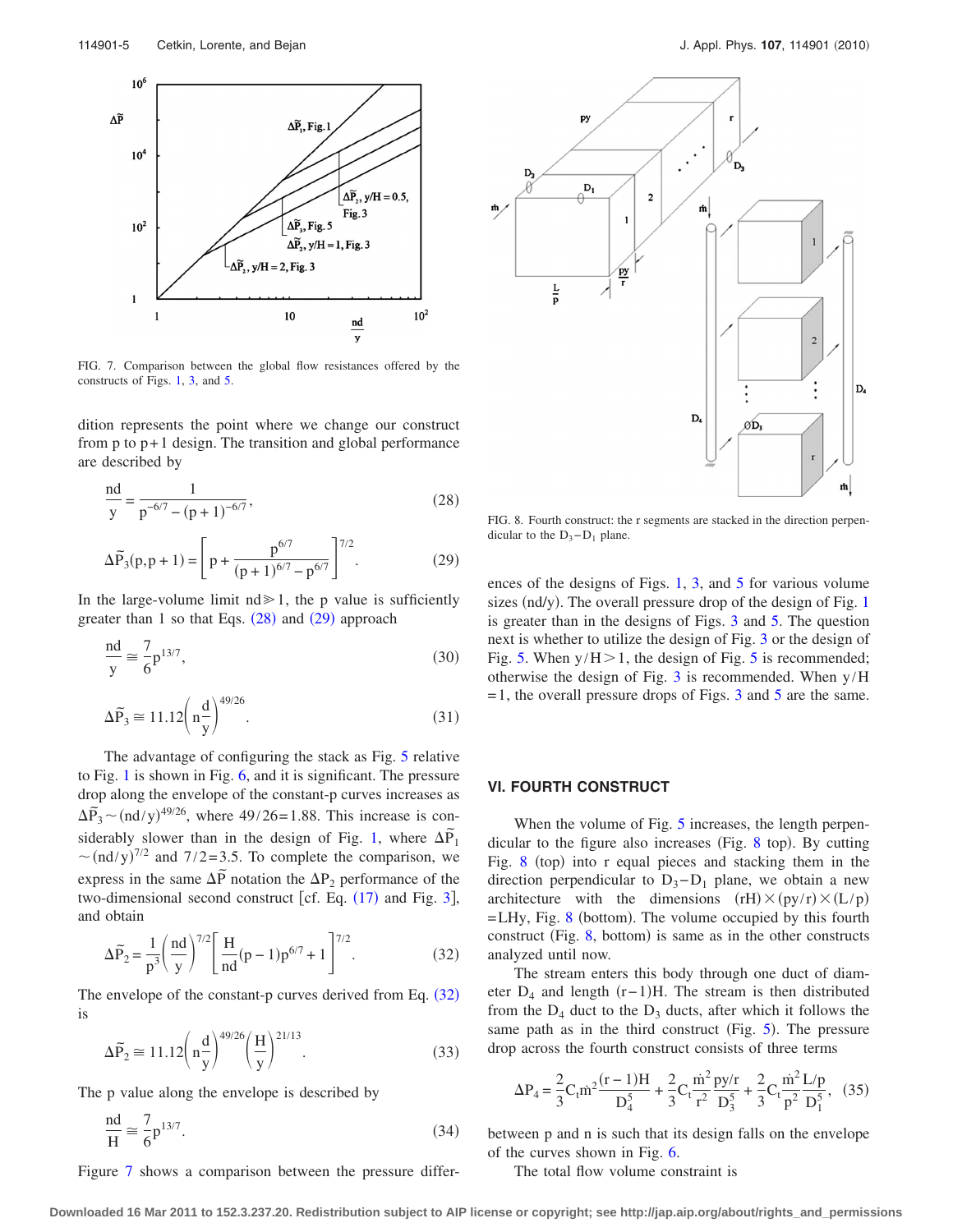<span id="page-5-0"></span>
$$
V = 2\frac{\pi}{4}D_4^2(r-1)H + 2r\frac{\pi}{4}D_3^2\frac{py}{r} + 2p\frac{\pi}{4}D_1^2\frac{L}{p}.
$$
 (36)

We minimized the pressure drop, Eq.  $(35)$  $(35)$  $(35)$ , with subject to the volume constraint Eq.  $(36)$  $(36)$  $(36)$ , and obtained the optimal diameter ratios and minimal pressure drop

$$
\frac{D_4}{D_3} = r^{3/7}, \quad \frac{D_4}{D_1} = p^{3/7}, \quad \frac{D_3}{D_1} = \left(\frac{p}{r}\right)^{3/7},
$$
(37)

<span id="page-5-1"></span>
$$
\Delta P_4 = \frac{2}{3} C_t \frac{\dot{m}^2 y^{7/2}}{p^3 V^{5/2}} \left(\frac{\pi}{2}\right)^{5/2} \left[ (r-1) \frac{H}{y} + r^{-6/7} p + p^{-6/7} n \frac{d}{y} \right]^{7/2}.
$$
\n(38)

Nondimensionalizing the pressure drop of Eq.  $(38)$  $(38)$  $(38)$  by using Eq.  $(25)$  $(25)$  $(25)$ , we obtain

<span id="page-5-2"></span>
$$
\Delta \widetilde{P}_4 = \left[ (r-1)\frac{H}{y} + r^{-6/7}p + p^{-6/7}n\frac{d}{y} \right]^{7/2}.
$$
 (39)

One  $\Delta \tilde{P}_4$  curve exists for each p value. When p is large, the envelope of this family of curves can be approximated by solving  $\partial(\Delta \tilde{P}_4)/\partial p=0$  because the points of intersection on the envelope,  $\Delta \tilde{P}_4(p) = \Delta \tilde{P}_4(p+1)$ , are approximated by  $\Delta \tilde{P}_4(p) = \Delta \tilde{P}_4(p+dp)$ . This approximation can then be combined with Eq.  $(39)$  $(39)$  $(39)$  to obtain

<span id="page-5-5"></span>
$$
\frac{nd}{y} \approx \frac{7}{6} r^{-6/7} p^{13/7},\tag{40}
$$

$$
\Delta \widetilde{P}_4 = \left[ (r-1)\frac{H}{y} + \frac{13}{6^{6/13}7^{7/13}} r^{-36/91} \left( n\frac{d}{y} \right)^{7/13} \right]^{7/2}.
$$
 (41)

In this analysis, we assumed that each of the r constructs is as shown in Fig. [5,](#page-3-1) and that its relation between p and n is such that its design falls on the envelope of the curves shown in Fig. [6.](#page-3-6) Equation ([39](#page-5-2)) represents a family of curves in the  $\Delta \tilde{P}_4$  – nd/y plane, one curve for each r and y/H. Some of the curves for  $y/H = 1$  and  $r = 5$  are shown in Fig. [9.](#page-5-3) The envelope of this family of curves is found by identifying the intersection of two closest curves,  $\Delta \tilde{P}_4(r) = \Delta \tilde{P}_4(r+1)$ . This yields the relationship between r and nd/y for constant H/y, in the limit  $\text{nd}/\text{y} \geq 1$ ,

<span id="page-5-4"></span>
$$
r = 0.84 \left(\frac{y}{H}\right)^{91/127} \left(n\frac{d}{y}\right)^{49/127}.
$$
 (42)

By substituting Eq.  $(42)$  $(42)$  $(42)$  into the Eq.  $(39)$  $(39)$  $(39)$ , we find the envelope for the fourth construct

$$
\Delta \widetilde{P}_4 \cong 45.5 \left( n \frac{d}{y} \right)^{343/254} \left( \frac{H}{y} \right)^{126/127}.
$$
 (43)

In order to compare the design of Fig. [8](#page-4-4) with the design of Fig. [5,](#page-3-1) we set  $r=2$ , and the optimal diameter ratios and the dimensionless pressure drop for the fourth construct become

<span id="page-5-3"></span>

FIG. 9. The performance curves of the designs of Fig. [8.](#page-4-4)

<span id="page-5-6"></span>
$$
\Delta \widetilde{P}_4 = \left[ \frac{H}{y} + 2^{-6/7} p + p^{-6/7} n \frac{d}{y} \right]^{7/2}.
$$
 (45)

Substituting  $r = 2$  in Eq. ([40](#page-5-5)) and eliminating p between Eqs.  $(40)$  $(40)$  $(40)$  and  $(45)$  $(45)$  $(45)$ , we find

<span id="page-5-7"></span>
$$
\Delta \widetilde{P}_4 \cong 4.29 \left( n \frac{d}{y} \right)^{49/26}.
$$
\n(46)

The significance of the Eq.  $(46)$  $(46)$  $(46)$  becomes clear when we compare it with the Eq.  $(31)$  $(31)$  $(31)$ ,

<span id="page-5-8"></span>
$$
\frac{\Delta \widetilde{P}_4(r=2, \text{envelope})}{\Delta \widetilde{P}_4(\text{envelope})} \cong 0.44. \tag{47}
$$

When p is large enough so that the approximation  $\Delta \tilde{P}_4(p)$  $= \Delta \tilde{P}_4(p+dp)$  is adequate, Eq. ([47](#page-5-8)) shows that the fourth construct is preferable. Its overall pressure drop is less than half of the pressure drop of the design of Fig. [5.](#page-3-1) This is shown in Fig.  $10$ . Equations  $(40)$  $(40)$  $(40)$  and  $(42)$  $(42)$  $(42)$  yield the relation between p and  $r$  for the best designs (on the envelope) of Fig.  $8$ ,

<span id="page-5-9"></span>
$$
p \approx 1.2 \frac{H}{y} r^{169/91}.
$$
 (48)

The p and r values must be integers, and, therefore, Eq. ([48](#page-5-9)) is approximate.

Figure [11](#page-6-1) is a generalization of Fig. [10](#page-6-0) by utilizing various r values. The curves for  $\Delta \tilde{P}_1$ ,  $\Delta \tilde{P}_3$ , and  $\Delta \tilde{P}_4$  intersect and generate a piecewise linear curve with the slope decreasing toward larger volumes nd/y. The "transitions" from one design to the next are located as follows: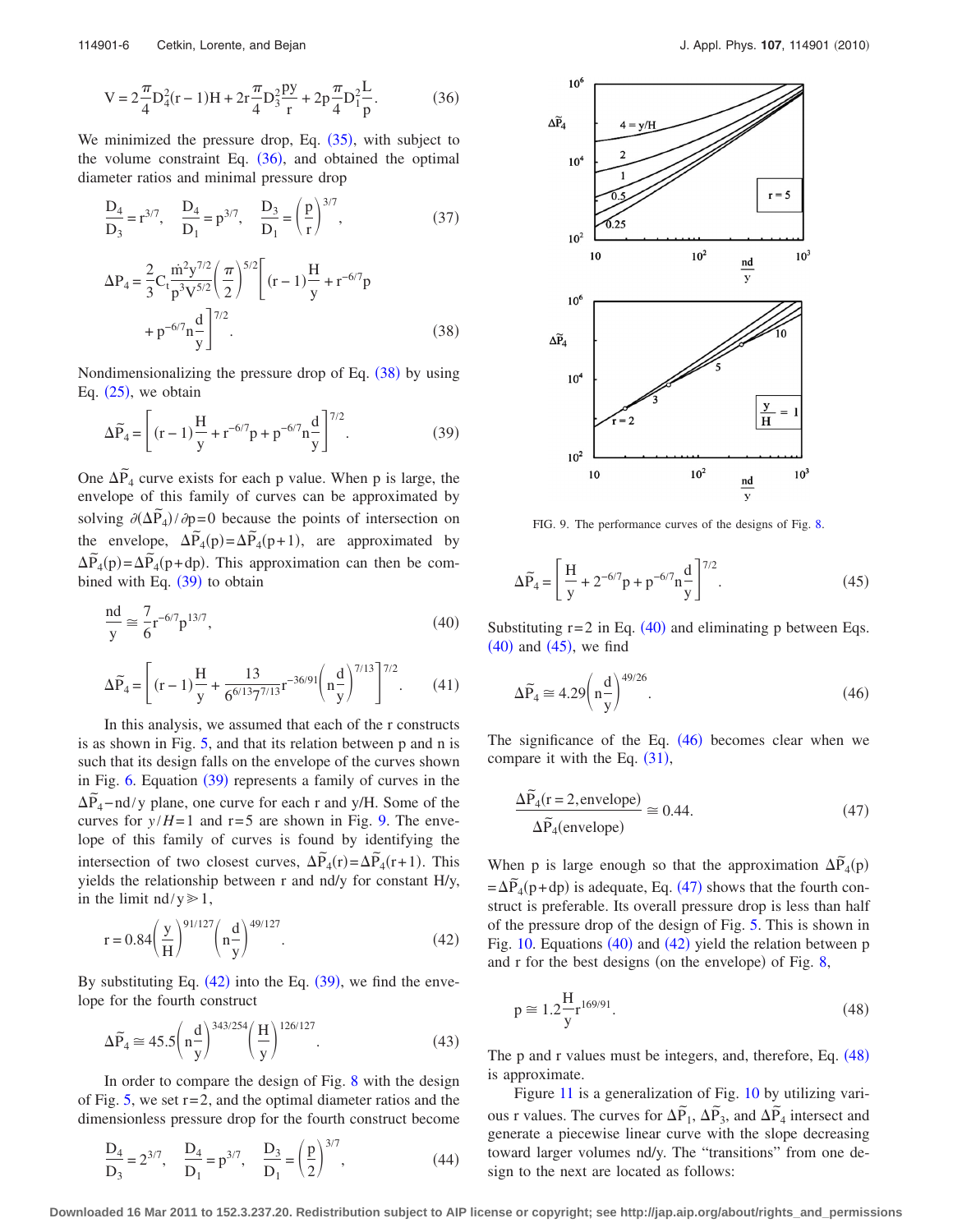<span id="page-6-0"></span>

FIG. 10. The transition points between the designs of Figs. [1,](#page-0-0) [5,](#page-3-1) and [8.](#page-4-4)

$$
nd/y = 4.38, \text{ from } \Delta \widetilde{P}_1 \text{ to } \Delta \widetilde{P}_3(p = 2)
$$
  
and 
$$
\Delta \widetilde{P}_4(r = 4, p = 12, y/H = 2),
$$

$$
nd/y = 13.98, \quad \text{from } \Delta \widetilde{P}_3(p=4)
$$
  
to 
$$
\Delta \widetilde{P}_4(r=4, p=24, y/H=1)
$$

nd/y = 50.64, from 
$$
\Delta \tilde{P}_3(p = 8)
$$
  
to  $\Delta \tilde{P}_4$  (r = 5, p = 75, y/H = 0.5).

The lowest  $\Delta \tilde{P}$  values which can be obtained with the fourth construct, Fig. [8,](#page-4-4) increase proportionally with nd/y raised to the power 343/254= 1.35. This increase is slower than along the  $\Delta \tilde{P}_3$  envelope, where the volume size (nd/y) is raised to the power  $49/26 = 1.88$ .

,

The  $\Delta \tilde{P}_2$  and  $\Delta \tilde{P}_4$  curves are drawn in Fig. [12](#page-6-2) in order to compare the design of Fig. [8](#page-4-4) and the design of Fig. [3.](#page-2-2) When nd/y is efficiently large, the design of Fig. [8](#page-4-4) is better. Comparing Figs. [11](#page-6-1) and [12](#page-6-2) we see that the design of Fig. [3](#page-2-2) is better than the design of Fig.  $5(\Delta \tilde{P}_3)$  $5(\Delta \tilde{P}_3)$  because it offers less pressure drop  $(\Delta \tilde{P}_2)$  in large y/H ratios. However, in order to bathe every point of the volume, the design of Fig. [3](#page-2-2) requires small y/H ratios. This requirement is in conflict with the

<span id="page-6-1"></span>

FIG. 11. The reduction in global flow resistance by changing the design from Figs. [1–](#page-0-0)[5](#page-3-1) and [8.](#page-4-4)

<span id="page-6-2"></span>

FIG. 12. The reduction in global flow resistance by changing the design from Fig. [3–](#page-2-2)[8.](#page-4-4)

previous observation, and, therefore, the design of Fig. [5](#page-3-1) is preferable in a wider volume size (nd/y) range than the design of Fig. [3.](#page-2-2)

## **VII. SCALING UP: THE EFFECT OF SIZE ON DESIGN**  $(CONFIGURATION)$

Putting all these constructs and results together, we uncover a very important feature of the vascular design. As the volume size increases, new architectures (with stepwise greater complexity) replace the existing architectures. We see this in how the exponent of size (nd/y) in the  $\Delta P$  formulas decreases from one design to the next—Figs. [1,](#page-0-0) [5,](#page-3-1) and [8.](#page-4-4)

A bird's eye view of how the global  $\Delta P$  is reduced by switching from one design to the next is shown in Fig. [13.](#page-6-3) Here we used the  $\Delta P_1$  $\Delta P_1$  formula of Fig. 1 as reference [Eq.  $(12)$  $(12)$  $(12)$ ], and plotted the relative size of the pressure drop of subsequent designs, Figs. [5](#page-3-1) and [8.](#page-4-4) We see significant reductions in  $\Delta P/\Delta P_1$  as the configuration changes in the direction of larger volume sizes. The decreases in  $\Delta P/\Delta P_1$  accelerate as the volume increases.

Figure [13](#page-6-3) was drawn based on the assumption of the volume elements are cubes with the side,  $L_0$ . This means that d, y, and H are equal to  $L_0$ , and that the pressure drops of the design of Figs. [1,](#page-0-0) [5,](#page-3-1) and [8](#page-4-4) depend only on n, which represents the abscissa in Fig. [13.](#page-6-3)

<span id="page-6-3"></span>

FIG. 13. Turbulent flow: the pressure drop of the designs of Figs. [1,](#page-0-0) [5,](#page-3-1) and [8](#page-4-4) divided by the pressure drop of the design of Fig. [1,](#page-0-0) and the pressure drop of the tree network design of Fig. [15](#page-7-0) divided by the pressure drop of the string design of Fig. [16.](#page-7-1)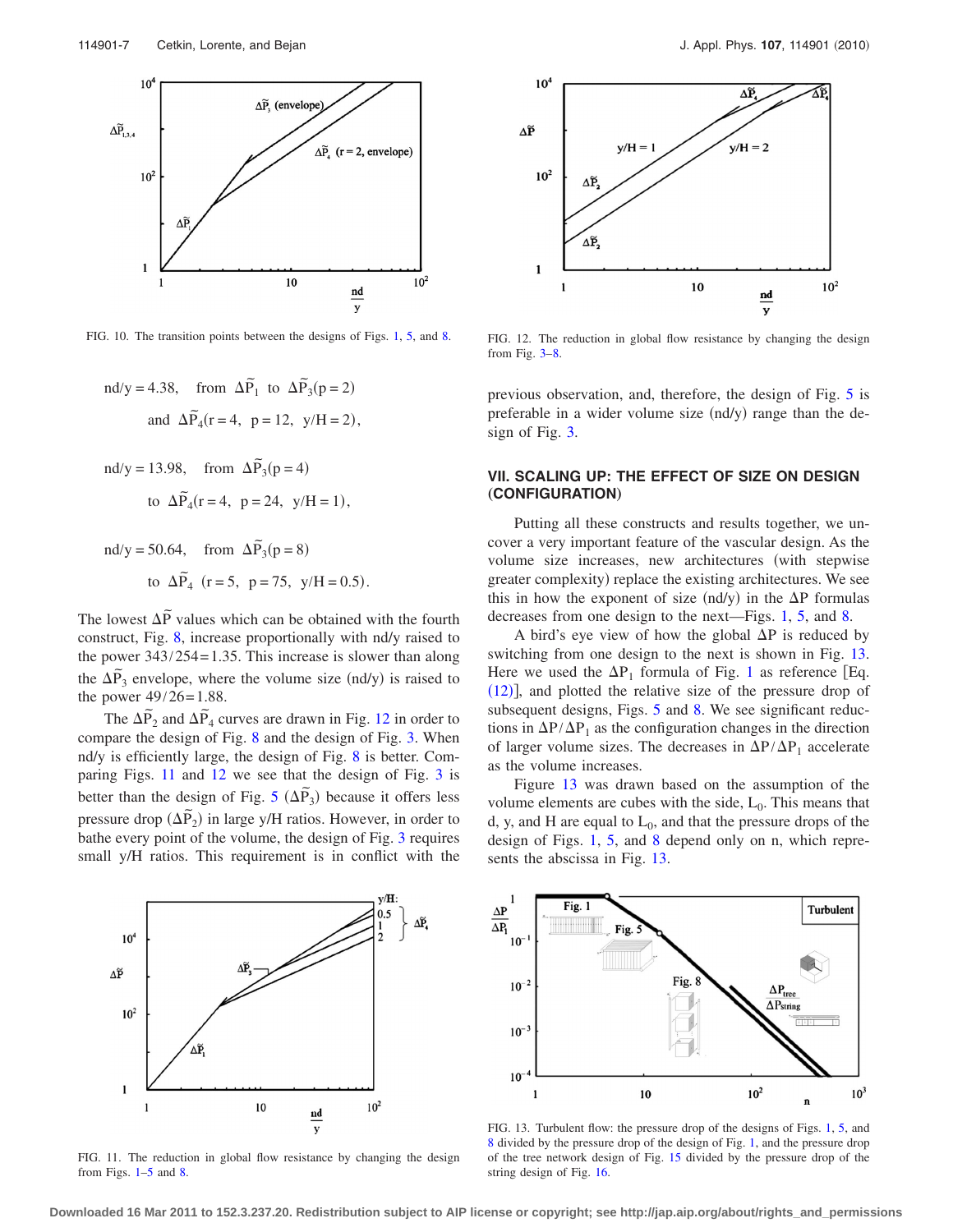<span id="page-7-2"></span>

FIG. 14. Laminar flow: the pressure drop of the designs of Figs. [1,](#page-0-0) [5,](#page-3-1) and [8](#page-4-4) divided by the pressure drop of the design of Fig. [1,](#page-0-0) and the pressure drop of the tree network design of Fig. [15](#page-7-0) divided by the pressure drop of the string design of Fig. [16.](#page-7-1)

We investigated the same phenomenon in the case of laminar flow, for which the  $\Delta P$  formulas are reported in Kim *et al.*[31](#page-8-2) This is shown in Fig. [14,](#page-7-2) and the trend is qualitatively the same as for turbulent flow but not as steep. Comparing Figs. [13](#page-6-3) and [14](#page-7-2) we conclude that the act of switching from one design to the next is more beneficial when the flow is turbulent.

The effect of size is also deducible by analyzing the tree flow structure shown in Fig. [15.](#page-7-0) The volume contains n  $= 2^{\text{m}}$  volume elements of size  $L_0^3$ , each element being bathed by one tube of length  $L_0$ , diameter  $D_0$ , and the flow rate m<sup> $<sub>0</sub>$ </sup>.</sup></sub> The tubes are joined (paired) into larger tubes, and the number of pairing level is m. The total flow rate that bathes the  $nL_0^3$  volume is  $\dot{m} = 2^m \dot{m}_0$ .

At each pairing junction, the tube diameter increases by the factor  $2^{3/7}$ , which is the optimal factor for turbulent flow.<sup>1</sup> To increase the size of the volume by a factor of  $2$  in m (e.g., from  $m=3$  to  $m=6$ , Fig. [15](#page-7-0)), the tube lengths must increase by an average factor of  $2^{1/3}$  during each pairing. The pressure drop along one tube (i) is  $\Delta P = (1/3)C_t m_i^2 L_i / D_i^5$ , therefore, the pressure drop along the entire structure of Fig.  $15$  is (this, after the observation that in order for the global  $\Delta P$  to be minimal the  $\Delta Ps$  must be distributed uniformly along all the pairing levels<sup>2</sup>),

<span id="page-7-3"></span>
$$
\Delta P = \frac{1}{3} C_t \dot{m}_0^2 \frac{L_0}{D_0^5} (m+1).
$$
 (49)

<span id="page-7-0"></span>

FIG. 15. Vascular volume bathed by a tree-shaped flow generated by pairing smaller ducts into larger ducts.

<span id="page-7-1"></span>

FIG. 16. Elemental volumes of size  $L_0^3$  arranged as a string and bathed by a single stream.

The total duct volume V of the design of Fig. [15](#page-7-0) is

<span id="page-7-4"></span>
$$
V = 2^{m} \frac{\pi}{4} D_0^2 L_0 \left( \sum_{j=0}^{m} 2^{4j/21} \right).
$$
 (50)

Next, we combine Eqs. ([49](#page-7-3)) and ([50](#page-7-4)) with  $\dot{m} = 2^m \dot{m}_0$ , and eliminate  $D_0$ ,

<span id="page-7-5"></span>
$$
(\Delta P)_{\text{tree}} = \frac{1}{3} C_{\text{t}} m^2 \left(\frac{\pi}{4}\right)^{5/2} \frac{L_0^{7/2}}{V^{5/2}} 2^{m/2} (m+1) \left(\sum_{j=0}^m 2^{4j/21}\right)^{5/2}.
$$
\n(51)

To conduct a comparison of the curves of shown in Fig. [13](#page-6-3) for the designs of Figs. [1,](#page-0-0) [5,](#page-3-1) and [8,](#page-4-4) we compare the design of Fig. [15](#page-7-0) with one that relies on the design shown in Fig. [1.](#page-0-0)

Consider then the string design shown in Fig. [16.](#page-7-1) The n elemental volumes are supplied (or cleansed) by a single stream flowing through a tube of length  $nL_0$  and diameter D<sub>1</sub>. Because the stream m<sup>i</sup> is distributed uniformly to the string of n elements, the flow rate m*˙* decreases linearly along the  $D_1$  tube. The pressure drop of the design of Fig. [16](#page-7-1) is

<span id="page-7-6"></span>
$$
(\Delta P)_{\text{string}} = \frac{1}{3} C_t \dot{m}^2 \left(\frac{\pi}{4}\right)^{5/2} \frac{L_0^{7/2}}{V^{5/2}} 2^{7} \, \text{m/2}.
$$

Dividing Eq.  $(51)$  $(51)$  $(51)$  by Eq.  $(52)$  $(52)$  $(52)$ , we discover the relation between the pressure drops of Figs. [15](#page-7-0) and [16,](#page-7-1)

$$
\frac{\Delta P_{\text{tree}}}{\Delta P_{\text{string}}} = 2^{-3} \, \text{m}(\text{m} + 1) \Bigg( \sum_{j=0}^{\text{m}} 2^{4j/21} \Bigg)^{5/2} . \tag{53}
$$

Even though the  $\Delta P_{\text{tree}}/\Delta P_{\text{string}}$  curves were simpler to derive, they approach fairly closely the stepwise linear curves derived earlier and plotted in Figs. [13](#page-6-3) and [14.](#page-7-2)

## **VIII. CONCLUSIONS**

In this paper, we showed how to determine the flow configuration that offers most effective volumetric bathing for a finite volume. The fluid enters the volume as one stream through a large vessel, and exits the volume through another large vessel. In between, the fluid bathes every volume element such as: we show that this is achievable when the flow architecture is configured as two trees that touch canopy to canopy. Every volume element is reached by branches of both trees.

The fundamental discovery is that the tree—tree architecture must emerge and change abruptly as the volume size increases. This was not known before hand, i.e., at the start of the search for the flow configuration with least global flow resistance. In this study we showed this stepwise evolution with four designs, each optimized to be the best that it can be